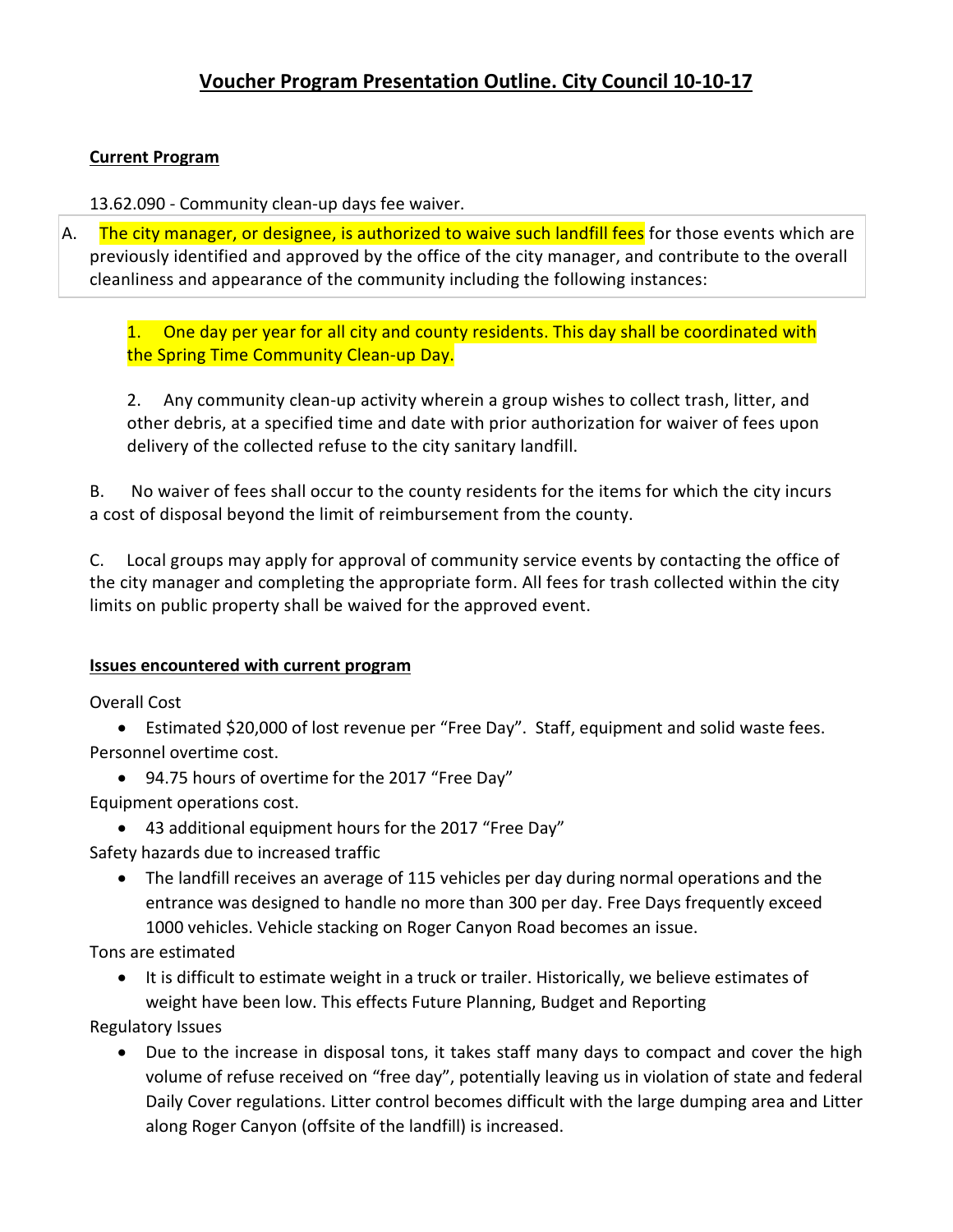Fairness and convenience to residents

• Vouchers would be fairer to everyone involved. During previous free days there is always a group of people that seem to take advantage of the day by storing trash then bring in numerous loads while some people are more considerate and only bring in one load. There is also a group that seems to have scheduling conflicts when there is only one day available.

Household Hazardous Waste (HHW)

• Due to the need to hurry and clean up in order to bring in as many loads as possible, some people choose to hide paints, oils and tires in their loads. Due to the free day volume it becomes difficult to properly screen for unwanted materials. Unfortunately, much of the HHW is not discovered until it is pushed up or goes undiscovered completely.

Compost

• The free day occurs in the spring, around the time that people are starting to come out and get some compost. Due to the traffic and staff involved with "free day" it is impossible to assist with loading of compost. Thus several compost customers are turned away.

Interference with Paying Customers

• There are still some paying customers that need to come in on Free Day, such as business and commercial waste. Traffic has to be modified from "no one using the scale" to having vehicles stop in order for business trucks to use the scale.

Weather

• If the weather is bad resident's turnout can be low and the "Free Day" will be moved to the next weekend ultimately resulting in two "free days" possibly doubling the cost. With bad weather the Landfill access roads become muddy and at times very difficult to travel. This increases the chances for damage to vehicles and increases staff and equipment time assisting residents which takes them away from normal duties.

## **Proposed Program**

The alternative we are proposing is a voucher program. Many facilities across the nation have either done away with a free day completely or have moved to a voucher type program for the same reasons I outlined above. The voucher program I have outlined was drafted from six other programs across the country and reviewed and tweaked by Laramie Solid Waste and Code Enforcement staff to fit our needs.

The program allows residents to dispose of their waste at their convenience within a two week period. It eliminates the need for overtime and extra equipment use because we anticipate that we will be able to handle the waste and traffic as part of our normal operation. The proposed program should eliminate congestion at the site, entrance and highway and either reduce or eliminate the concerns listed above. We would also have the ability to weigh all vehicles and properly account for and manage tonnages. This program eliminates the need to place dumpsters out on Community Cleanup day to receive garbage. This eliminates illegal dumping of HHW and E-Waste in loads and gives us more opportunity to support Clean-Up day volunteers. The back of the voucher could be printed with pertinent public information.

In August, Albany County used a voucher system that we approved in lieu of their normal County Cleanup day. It worked out great. The County issued vouchers to residents for a three week period and we